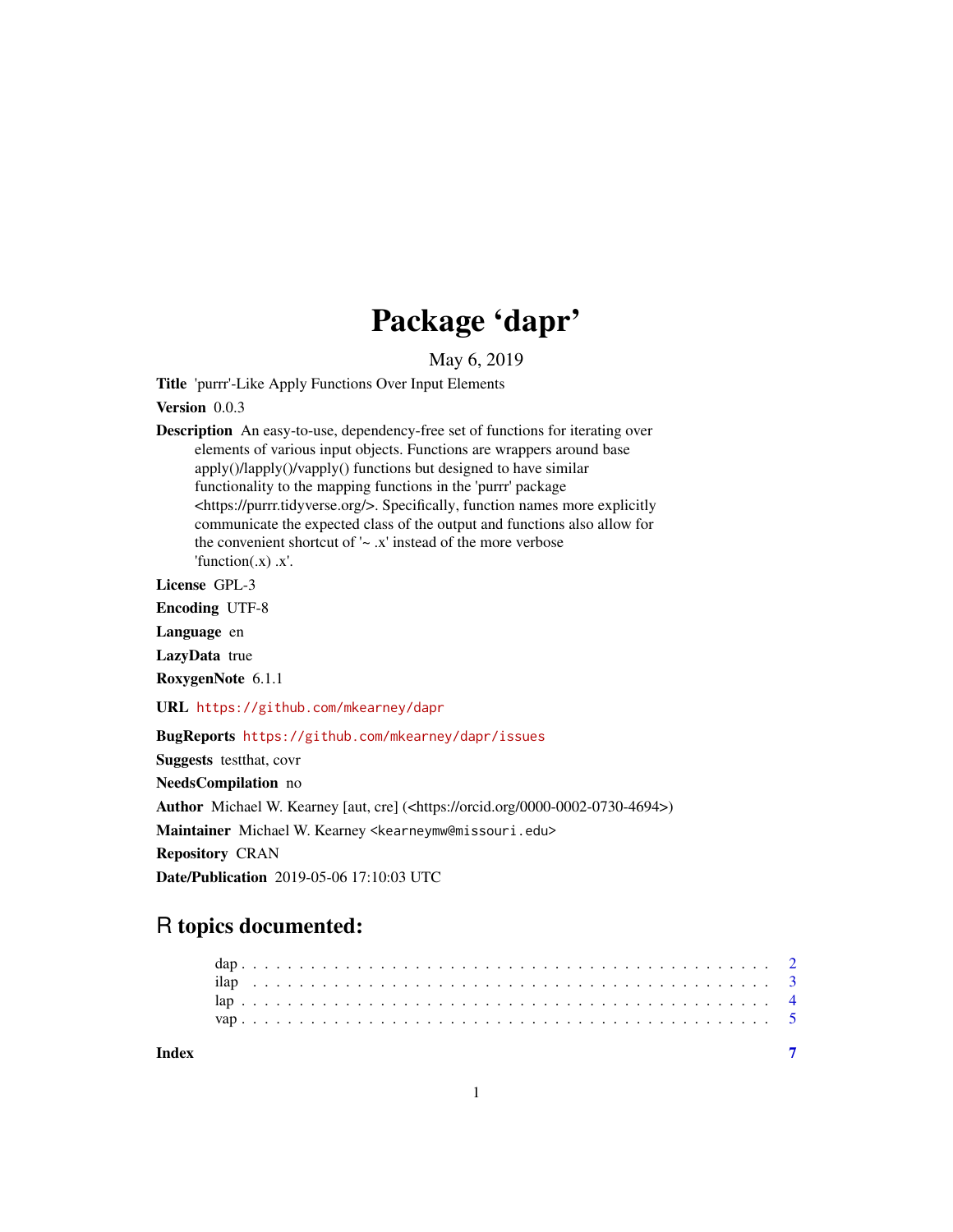<span id="page-1-1"></span><span id="page-1-0"></span>Functions that apply expressions to input data objects and return data frames. dapc: Apply function to columns of a data frame. dapr: Apply function to rows of a data frame. dapc\_if: Apply function to certain columns of a data frame. dapr\_if: Apply function to certain rows of a data frame.

#### Usage

```
dapc(.data, .f, ...)
dapr(.data, .f, ...)
dapc_if(.data, .predicate, .f, ...)
dapr_if(.data, .predicate, .f, ...)
```
#### Arguments

| .data      | Data frame input.                                                                                                                                                                                                                                                                                                                                                                                                                                                                                                                                                                                                                                             |
|------------|---------------------------------------------------------------------------------------------------------------------------------------------------------------------------------------------------------------------------------------------------------------------------------------------------------------------------------------------------------------------------------------------------------------------------------------------------------------------------------------------------------------------------------------------------------------------------------------------------------------------------------------------------------------|
| $\cdot$ f  | Function to apply to element (columns or rows). This can be written as a single<br>function name e.g., mean, a formula-like function call where '.x' is assumed to<br>be the iterated over element of input data e.g., $\sim$ mean(.x), or an in-line function<br>definition e.g., function $(x)$ mean $(x)$ .                                                                                                                                                                                                                                                                                                                                                |
| $\cdots$   | Other values passed to function call.                                                                                                                                                                                                                                                                                                                                                                                                                                                                                                                                                                                                                         |
| .predicate | Logical vector or expression evaluating to a logical vector. If not a logical vector,<br>this can be written as a single function name e.g., is numeric, a formula-like<br>function call where '.x' is assumed to be the iterated over element of input data<br>e.g., $\sim$ is numeric(.x), or an in-line function definition e.g., function(x) is numeric(x).<br>Regardless, if a logical vector is not provided, this expression must return a log-<br>ical vector of the same length as the input .data object.<br>The resulting logical vector is used to determine which elements (rows or columns)<br>to iterate over with the .f function/expression. |

#### Value

A data frame

#### See Also

[lap](#page-3-1) [vap](#page-4-1)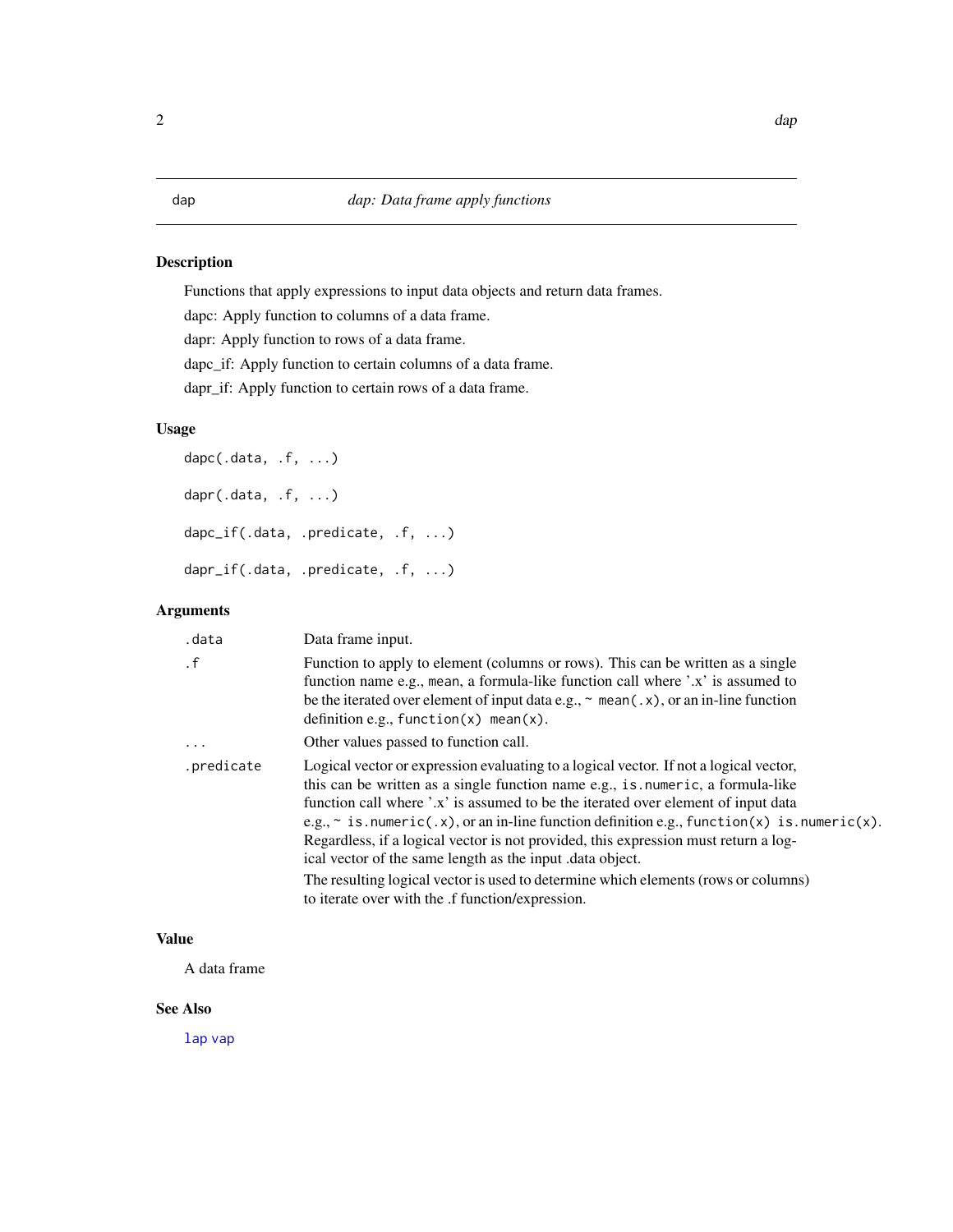<span id="page-2-1"></span><span id="page-2-0"></span>

ilap: Iterate over sequence length of input and return list(s)

#### Usage

ilap(.data, .f, ...)

#### Arguments

| .data     | Object representing the sequence length, used as ".i" in the .f expression. If<br>matrix or data frame, sequence length will be determined by the number of<br>columns. If integer, then it will be passed directly onto function call, otherwise<br>the object will be converted into a sequence from 1 to the length of the object.                          |
|-----------|----------------------------------------------------------------------------------------------------------------------------------------------------------------------------------------------------------------------------------------------------------------------------------------------------------------------------------------------------------------|
|           | Function to apply to each element (as an integer position) of input object. This<br>can be written as a single function name e.g., mean, a formula-like function<br>call where '.i' is assumed to be the integer position of input data object e.g.,<br>$\sim$ mean (mtcars [[.i]]), or an in-line function definition e.g., function (x) mean (mtcars [[x]]). |
| $\ddotsc$ | Other values passed to function call.                                                                                                                                                                                                                                                                                                                          |

#### Value

A list

#### See Also

Other [lap](#page-3-1): lap

#### Examples

```
## return string list
ilap(1:10, ~ paste0(letters[.i], rev(LETTERS)[.i]))
## return list of columns
ilap(mtcars, ~ c(row.names(mtcars)[.i], mtcars$wt[.i]))
```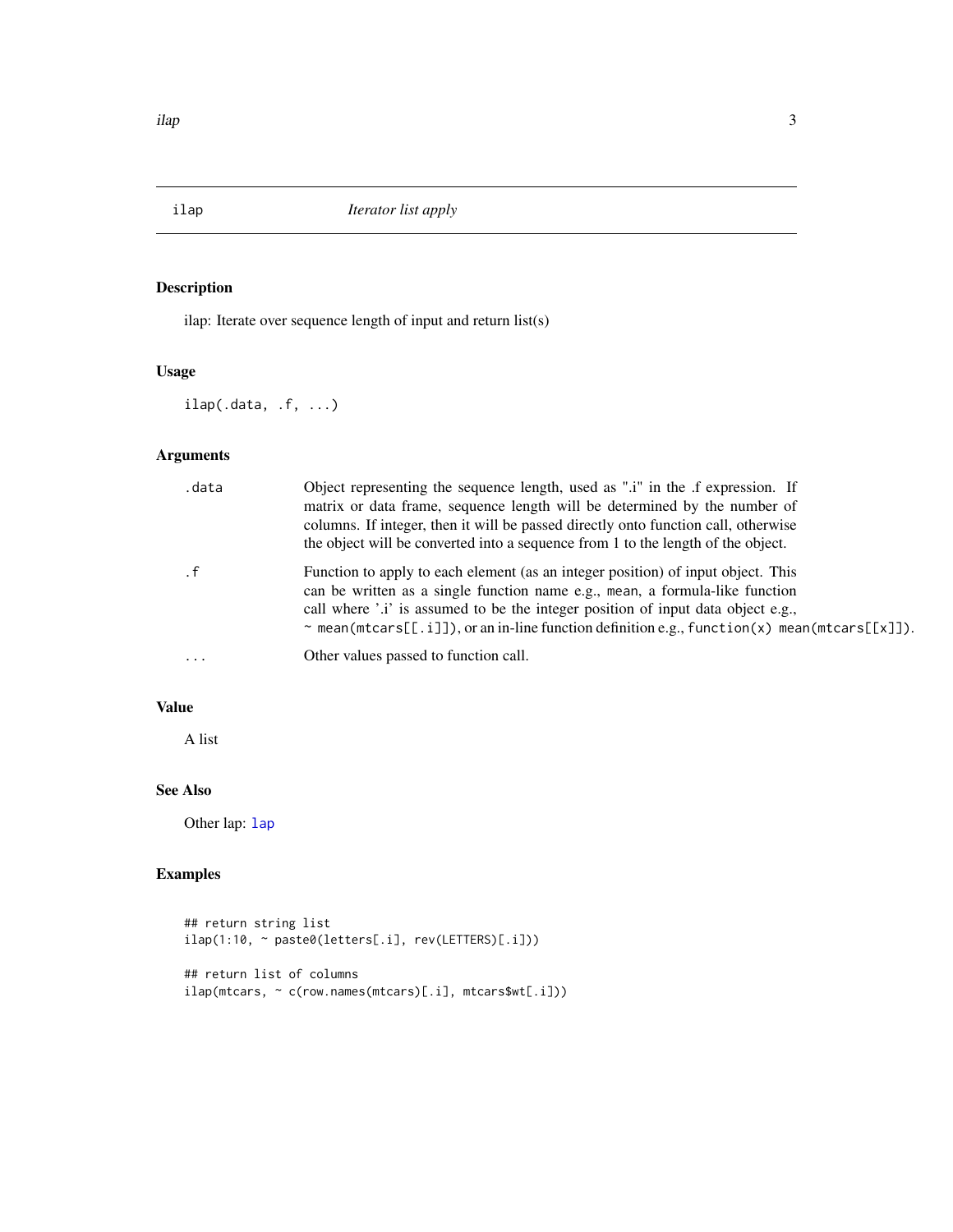<span id="page-3-1"></span><span id="page-3-0"></span>Function(s) that apply expressions to input data objects and return lists.

lap: Iterate over input and return list(s)

#### Usage

lap(.data, .f, ...)

#### Arguments

| .data   | Input object-numeric, character, list, data frame, etc.-over which elements will<br>be iterated. If matrix or data frame, each column will be treated as the elements<br>which are to be iterated over.                                                                                                                   |
|---------|---------------------------------------------------------------------------------------------------------------------------------------------------------------------------------------------------------------------------------------------------------------------------------------------------------------------------|
| . f     | Function to apply to each element of input object. This can be written as a single<br>function name e.g., mean, a formula-like function call where '.x' is assumed to<br>be the iterated over element of input data e.g., $\sim$ mean( $\cdot$ x), or an in-line function<br>definition e.g., function $(x)$ mean $(x)$ . |
| $\cdot$ | Other values passed to function call.                                                                                                                                                                                                                                                                                     |

#### Value

A list

#### See Also

[dap](#page-1-1) [vap](#page-4-1)

Other lap: [ilap](#page-2-1)

#### Examples

```
## return string list
lap(letters, ~ paste0(.x, "."))
## return list of columns
lap(mtcars[1:5, ], as.character)
```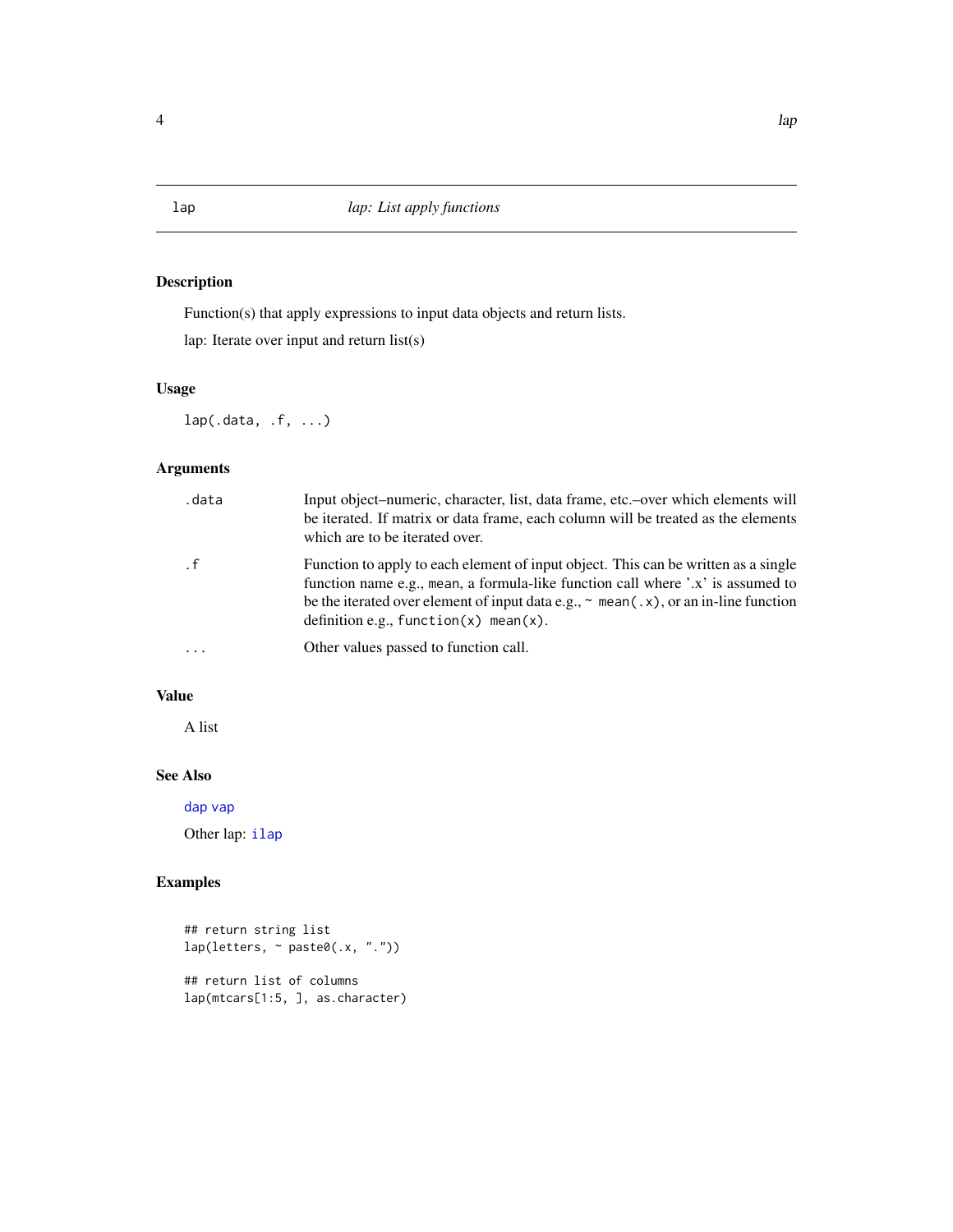<span id="page-4-1"></span><span id="page-4-0"></span>Functions that apply expressions to input data objects and return atomic vectors e.g., numeric (double), character, logical.

vap\_dbl: Iterate over input and return double(s)

vap\_chr: Iterate over input and return character(s)

vap\_lgl: Iterate over input and return logical(s)

vap\_int: Iterate over input and return integer(s)

#### Usage

vap\_dbl(.data, .f, ...) vap\_chr(.data, .f, ...) vap\_lgl(.data, .f, ...) vap\_int(.data, .f, ...)

#### Arguments

| .data     | Input object-numeric, character, list, data frame, etc.-over which elements will<br>be iterated. If matrix or data frame, each column will be treated as the elements<br>which are to be iterated over.                                                                                                                   |
|-----------|---------------------------------------------------------------------------------------------------------------------------------------------------------------------------------------------------------------------------------------------------------------------------------------------------------------------------|
| $\cdot$ f | Function to apply to each element of input object. This can be written as a single<br>function name e.g., mean, a formula-like function call where '.x' is assumed to<br>be the iterated over element of input data e.g., $\sim$ mean( $\cdot$ x), or an in-line function<br>definition e.g., function $(x)$ mean $(x)$ . |
| .         | Other values passed to function call.                                                                                                                                                                                                                                                                                     |

#### Value

A double vector

A character vector

A logical vector

A integer vector

#### See Also

[dap](#page-1-1) [lap](#page-3-1)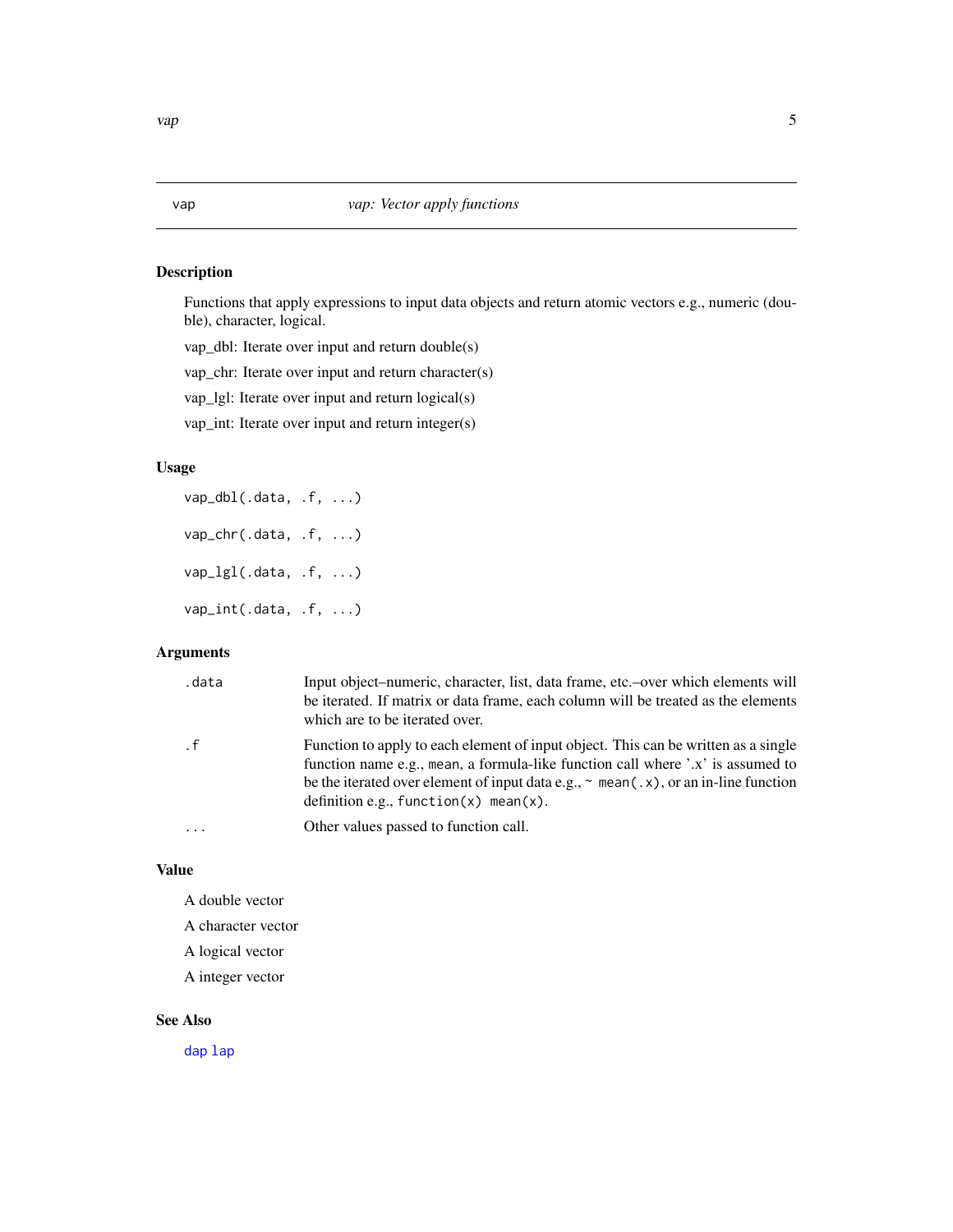### Examples

```
## character
vap_chr(letters, ~ paste0(.x, "."))
## double
vap_dbl(rnorm(4), round, 3)
## logical
vap_lgl(letters, ~ .x %in% c("a", "e", "i", "o", "u"))
## integer
vap\_int(rnorm(5), ~\sim as.integer(.x))
```